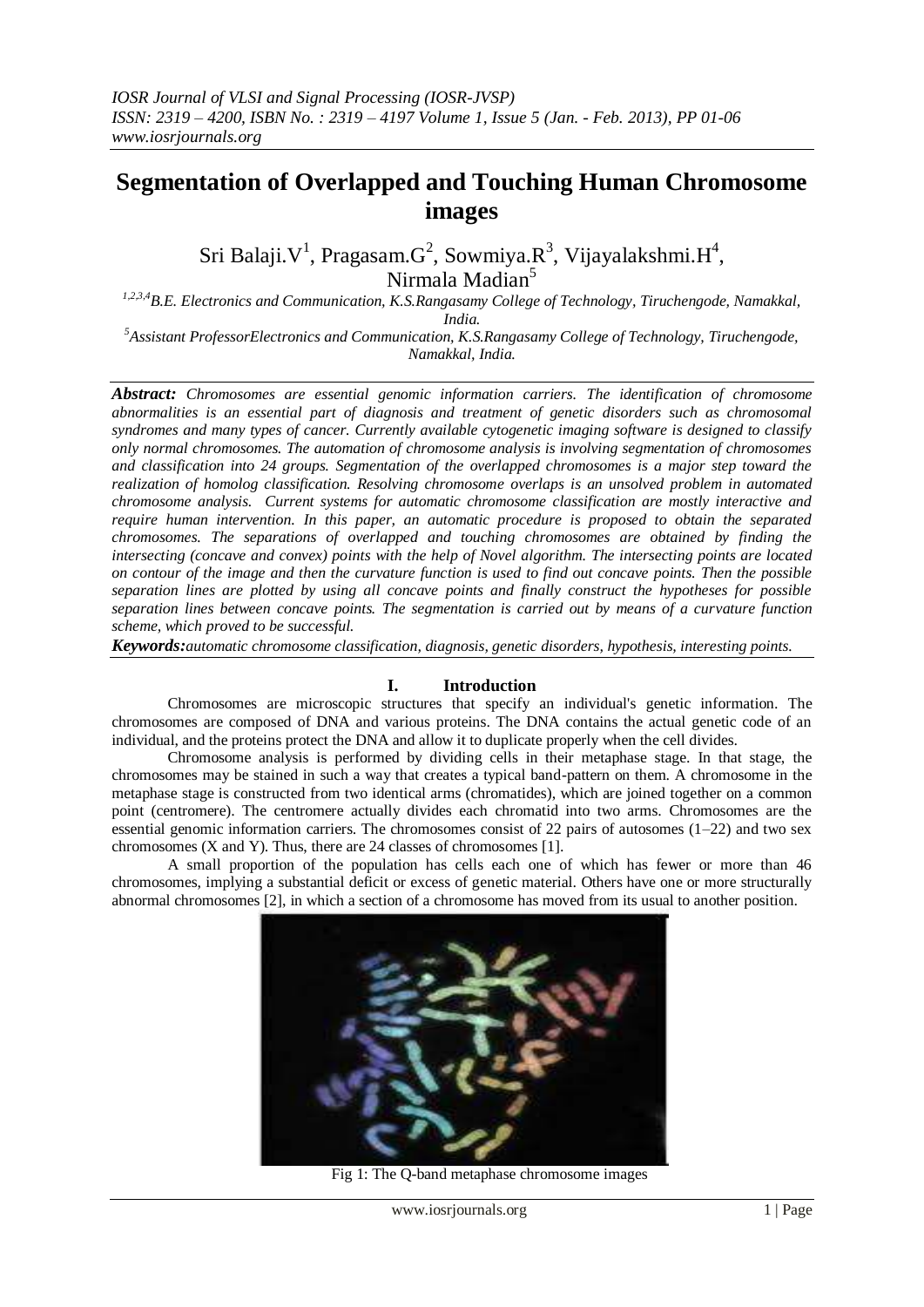Chromosome analysis is performed on dividing cells in their metaphase stage [2]. The Q-band metaphase chromosome images are shown in fig 1.The chromosomes in a metaphase image may be bent, their arms may be joined (along points other than the centromere), their bands may be spread, and they may touch or partially overlap each other.

 Thus, all these problems should be taken into consideration when processing the metaphase image. Current systems for automatic chromosome classification are mostly interactive and require human intervention for correct separation between touching and overlapping chromosomes [3]. The separation is performed by posing a series of hypotheses that fit certain constraints [4], [5].

#### **II. Related Works**

1) Segmentation methods try to separate touching chromosomes by classifying the chromosome pixels and the background pixels into two different segments. Since segmentation methods are general methods that do not depend on the shape of objects, their link to the specific problem of chromosome separation is weak, and, therefore, they tend to fail in cases of incomplete information. A case of incomplete information occurs; when there is no separating path between chromosomes [5], [6].

2) Heuristic search edge-linking methods try to separate between touching chromosomes by searching for a minimal-cost connected path between the chromosomes. The link lost connection of such methods to the specific problem of chromosome separation leads to inferior results in cases of incomplete information, such as in the case where a separating path does not exists [7].

3) The method for separating the touching chromosomes by using shape decomposition based on fuzzy subset theory [8] is reported as giving inferior results relative to other general methods. The disadvantage of this method is that it yields erroneous decompositions of single chromosomes in cases of bent chromosomes.



**III. Proposed Algorithm**

Fig 2: Block diagram

#### **3.1 Algorithm Steps**

- Get the input RGB chromosome overlapped image.
- RGB chromosome image to gray scale output.
- Applying thresholding to input image.
- Obtain binary and contour map output.
- Obtain the curvature graph for the input image.
- Identify the interesting point of the input image.
- Obtain canny edge detection output.
- Obtain segmentation output.

The segmentation output is obtained by using Novel algorithm. The Novel algorithm is explained in section 3.2.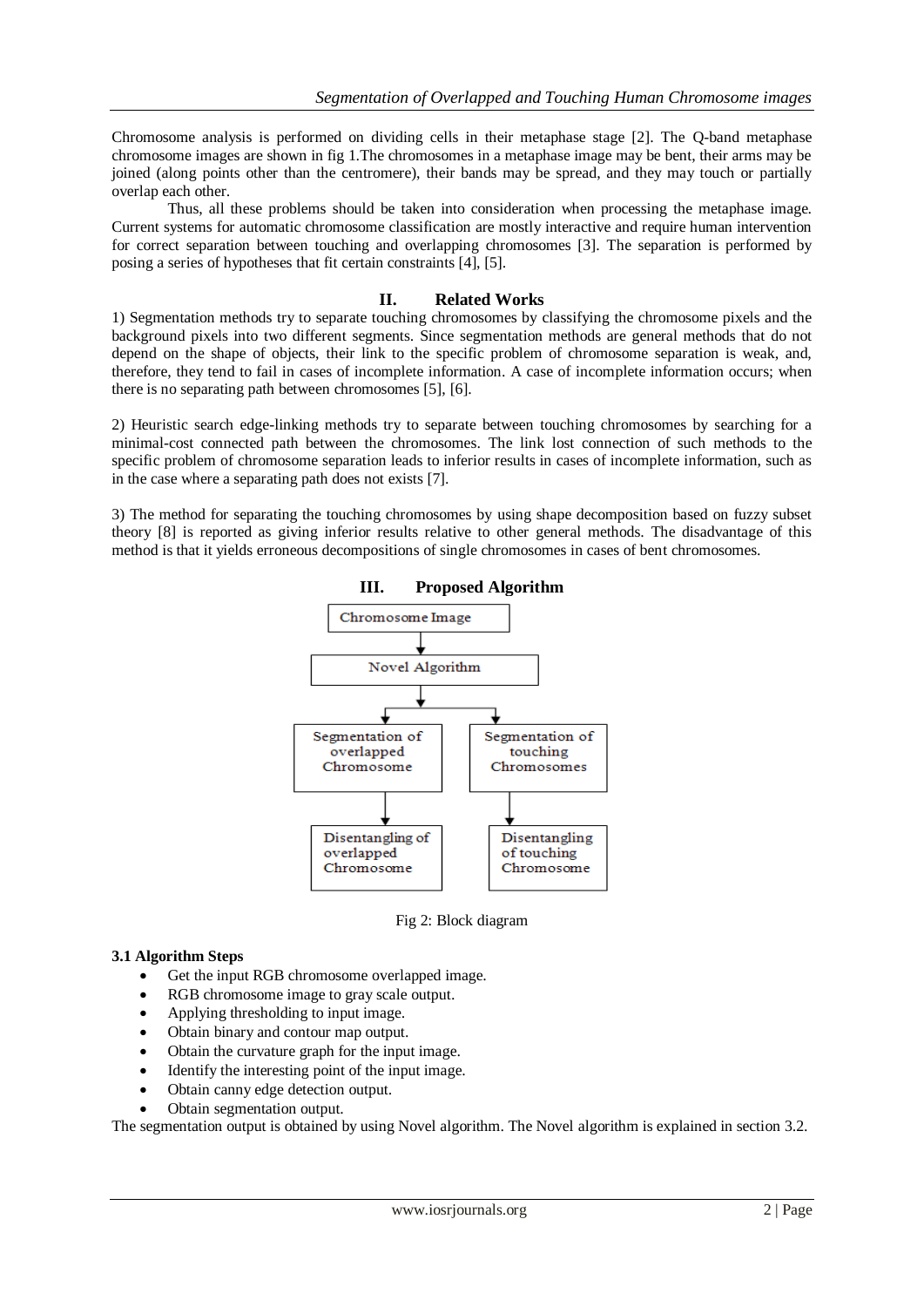# **3.2 Novel Algorithm**

A novel algorithm based on watershed and concavities is proposed to segment the chromosome images. First, the distance and watershed transform is used to the binary image of chromosome images. Secondly, the watershed post-processing of over segmentation is dealt with by utilizing concavity features of related shapes. Thirdly, the candidate splitting lines of touching images is found by matching the concavities to the unsegmentations left. Finally, the supplementary criterions are applied, such as the shortest distance, the opposite orientation, the splitting path orientation, etc., to determine whether a candidate splitting line can be accepted or not.

# **3.3 Segmentation And Disentangling**

The segmentation technique is widely used by the radiologists to segment the input medical image into meaningful region. Segmentation algorithm is widely preferred because of its additional flexibility which allows multiple classes with varying degrees of membership.

This function calculates and plots the intensity values along a line segment or a multiline path in an image. The user defines the line segment (or segments) by specifying their coordinates as input arguments. The user can define the line segments using a mouse. By default, improvise uses nearest-neighbour interpolation, but you can specify a different method. Improvise works best with true color images.

# **IV. Preliminary Processing**

The preliminary processing of the metaphase image is performed by increasing the effective sampling resolution [9]. This may be achieved by sampling each metaphase image in some overlapping parts. Fig. 3 is the sample overlapped and touching image.



Fig 3: Sample overlapping and Sample touching images

# **4.1Obtain the Chromosome Contours**

The relevant information of a shape is contained in its contour. For separation purposes, only the shape contours are required. The use of shape contours actually represents a successful information compaction that reduces the amount of processed data and stresses the main features of the objects. Chromosome contours are determined by using a common contour-following method to track the contours of the connected segments by row and columns [10]. Fig. 4 shows the binary approximation of the overlapped image.



Fig 4: Binary approximation of the given overlapped image

# **4.2 Obtain the discrete curvature function**

The curvature function of a curve is defined as the rate of change of the curve slope with respect to its length. The radius of a circle is tangent to the concave side of the curve, and has the same curvature as the curve at the tangential point. The curvature function is a derivative of the contour's slope function. To reduce the computational requirements of the K-slope evaluation, an extended novel method is used. Using the extended view, it is possible to determine the K-slope at a given pixel directly from a look-up table where the extended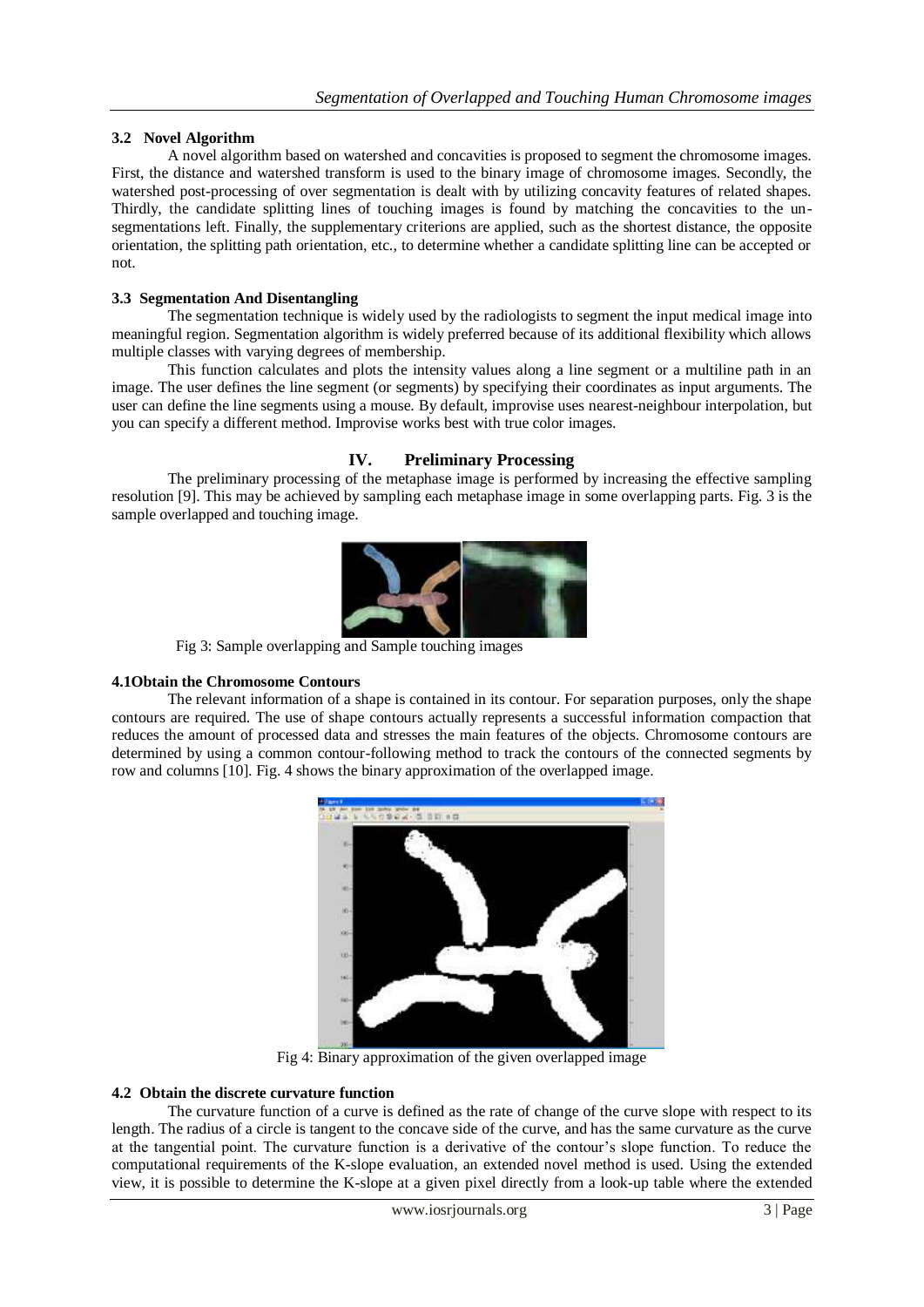novel algorithm serves as the entry point. This method used for detecting and locating concave or convex point. The detection of a corner is a function of the magnitude of the discontinuity. The concave and convex points of the object are detected by using novel algorithm method. Fig 5 shows the curvature graph for the given image.



### **4.3 Obtaining the Interesting Points**

The interesting points are detected as extreme points of the curvature function, or as middle points of constant curvature curve segments. The required filter should combine a low-pass filter for high frequency noise removal, and a high-pass filter for curvature peaks enhancement [11].

Therefore, it results in a band-pass filter. The filtered curvature function is segmented, and extreme points are detected within each segment. From that list, only concave points with a curvature measure above a certain threshold are selected. The interesting points (concave and convex points) are located on the chromosomes. Fig. 6 shows the location of concave points on the overlap chromosome.



Fig 6: Concave points on the overlap chromosome

# **V. Chromosome Separation**

When each chromosome is observed as a separate subset of pixels, it is possible to view the chromosome separation easily. The minset is obtained by taking the intersection between some subsets and the complement of the other subsets. Each minset of the chromosomes represents either a part unique to one chromosome or a part common to more than one chromosome. The minset normal form representation of the chromosomes can be constructed by a union of such parts. The required partition is obtained by splitting the object along the lines that connect high concave points.

# **5.1 Hypothesis for Overlapping Objects**

The constraint requires that the spatial distance between the vertices of a separation line of touching objects [12] should be small relative to the distance between the vertices along the shape's contour.

To construct a hypothesis for the separation of overlapping objects, an overlap minset should be located. The distance between the separation lines should be above a given threshold.

#### **5.2 Hypothesis verification**

The verification of hypotheses is based on an evaluation of the fit of the obtained parts to the prototype shapes of the chromosomes [13]. In general, the shape of a chromosome is not fixed. A chromosome may have various heights and widths. The evaluation of the fit of a chromosome to its prototype shape is done by fitting a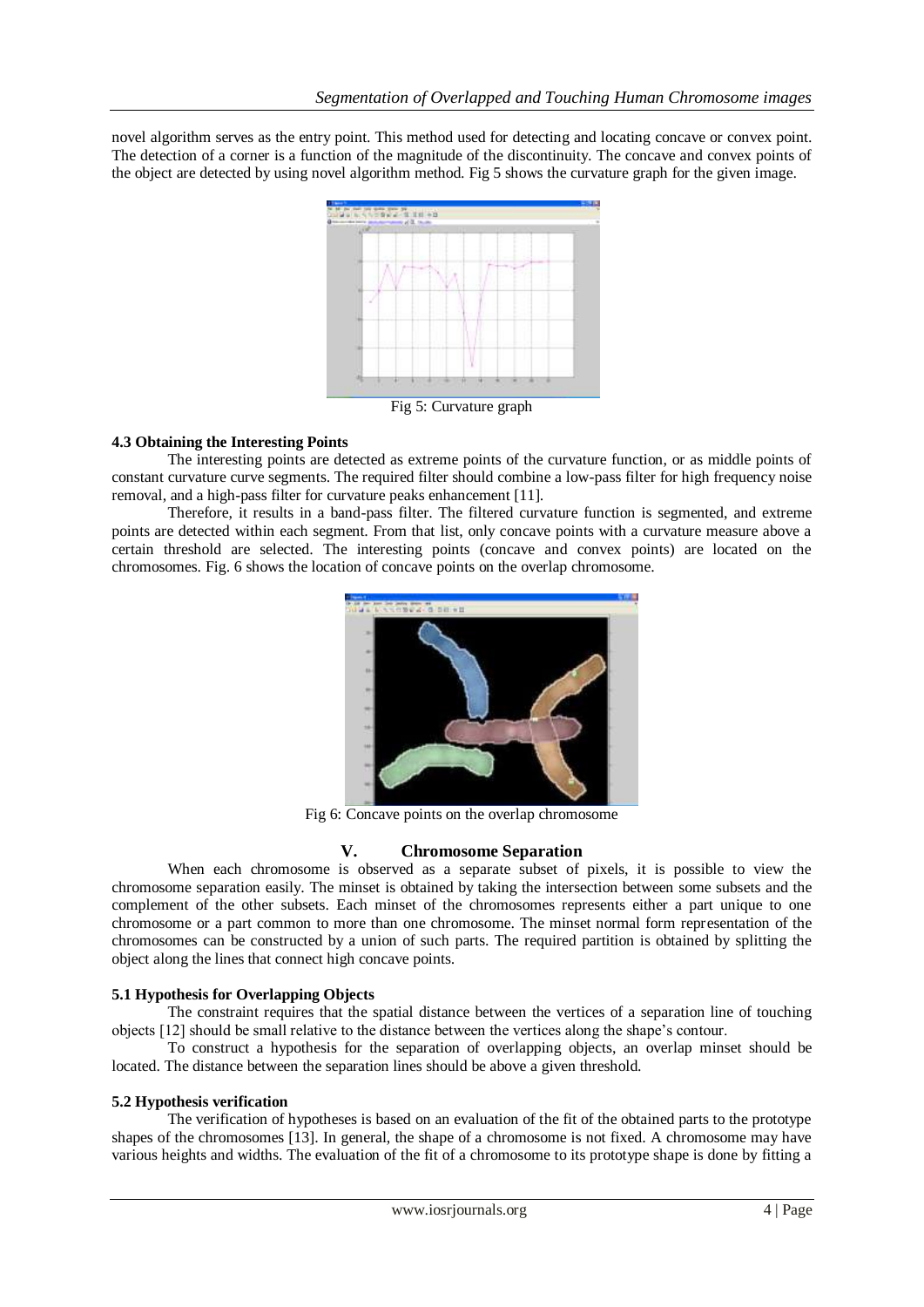bounding polygon to the chromosome [13], [14]. The bounding polygon is constructed by locating the shape's minimal bounding box, contracting it in the middle, and rounding its corners. In order to retain the uniqueness of the bounding polygon as a chromosome prototype, constraints are posed on possible locations of its vertices. The minimal bounding box of a shape is found by computing the principal component transformation of that shape. Fig. 7 shows the touching region in the chromosome, fig 8 shows the separation of first chromosome from second chromosome and the second chromosome from first chromosome, fig 9 shows canny edge detection output and fig. 10 a, b, cshows the segmentation of overlapped and touching chromosome.



Fig 7: Touching region in the chromosome



Fig 8: The separation of first chromosome from second chromosome and the second chromosome from first chromosome



Fig 9: Canny edge detection output.